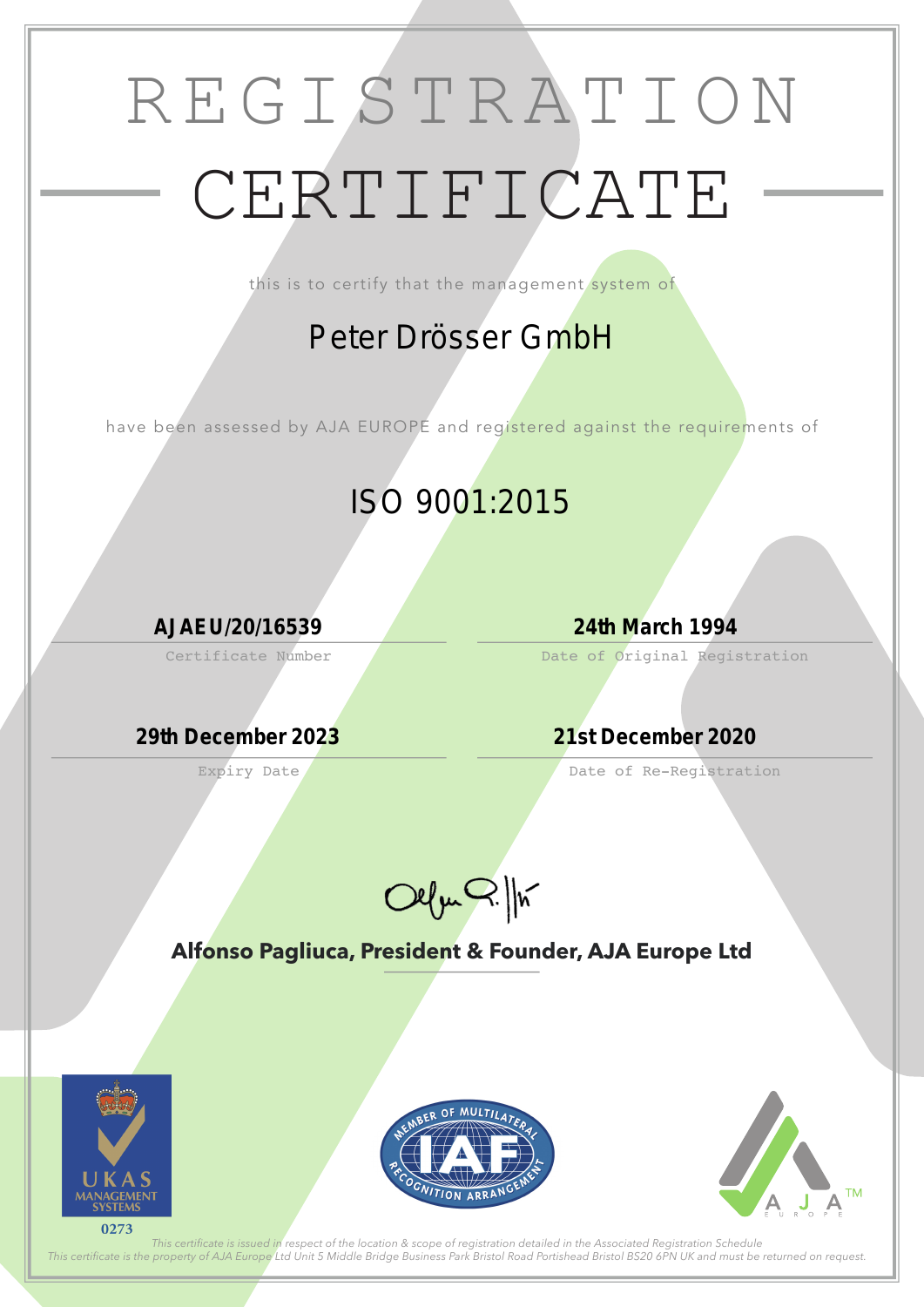# REGISTRATION SCHEDULE

### **s c o p e o f r e g i s t r a t i o n**

#### **Alfonso Pagliuca, President & Founder, AJA Europe Ltd**









*This certifcate is the property of AJA Europe Ltd Unit 5 Middle Bridge Business Park Bristol Road Portishead Bristol BS20 6PN UK and must be returned on request.*

Peter Drösser GmbH, Ackerstraße 144, 51065 Köln:

Stahlhandel mit Anarbeitung; Multi Schneid Centrum: Brenn-, Plasma-, Wasserstrahl- und Laserschneidbetrieb; Handel mit Bauelementen und Werkzeugen; Blechbearbeitung und Pulverbeschichtung

Steel trade with processing; Multi Cutting Center: Burning, plasma, water jet and laser cutting operations; Trade in components and tools; Sheet metal processing and powder coating

> Peter Drösser GmbH, Im Auel 67-69, 51766 Engelskirchen: Stahlhandel mit Anarbeitung und Bauelementen Steel trade with processing and components

ProKilo GmbH & Co.KG: Handel mit Metall- und Kunststoffprodukten und Zuschnitt, Werkstoffhandel mit Anarbeitung und technische Beratung Trade with metal and plastic products and cutting, materials trade with processing and technical consultancy

Sites Registered Next Re-Audit Due Date **Revision Date** Previous Expiry Date Date Original Registration bate Of Re-registration Expiry Date EAC Certificate Number *29, 17 AJAEU/20/16539 24th March 1994 21st December 2020 29th December 2023 29th October 2023 N/A N/A*



ProKilo Deutschland GmbH: Management Franchise-System von ProKilo Metall- und Kunststoffmarkt Management Franchise System of ProKilo metal and plastics market

> ProKilo Distribution GmbH: Onlineshop, Zentrallager Online shop, central warehouse

ProKilo Metall- und Kunststoffmärkten:

Handel mit Metall- und Kunststoffprodukten und Zuschnitt, Werkstoffhandel mit Anarbeitung und technische Beratung Trade with metal and plastic products and cutting, materials trade with processing and technical consultancy